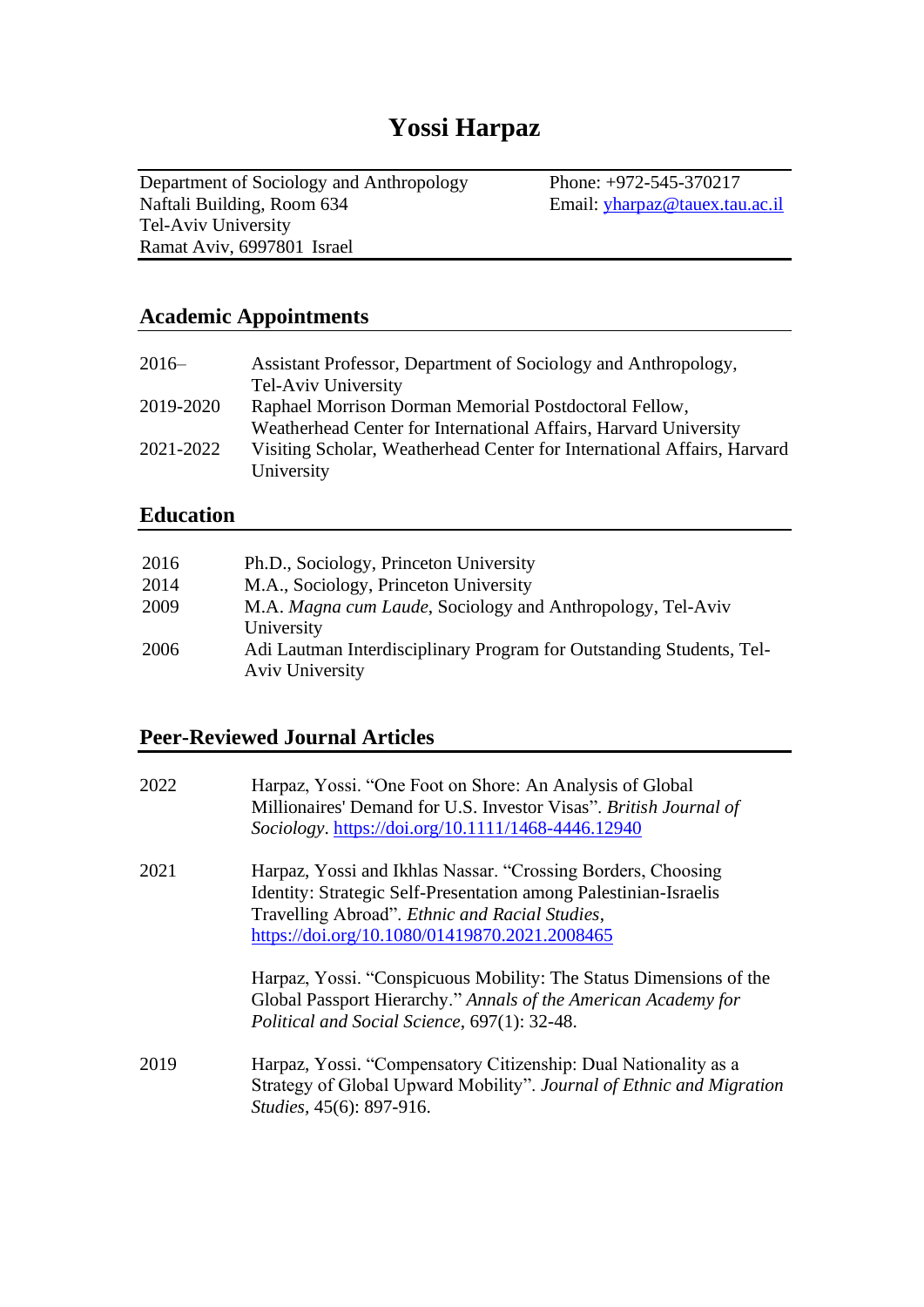|      | Harpaz, Yossi and Pablo Mateos. "Introduction: Strategic Citizenship:<br>Negotiating Membership in the Age of Dual Nationality". Journal of<br>Ethnic and Migration Studies, 45(6): 843-857.    |
|------|-------------------------------------------------------------------------------------------------------------------------------------------------------------------------------------------------|
| 2015 | Harpaz, Yossi. "Ancestry into Opportunity: How Global Inequality<br>Drives Demand for Non-Resident European Union Citizenship".<br>Journal of Ethnic and Migration Studies, 31(13): 2081-2104.  |
| 2013 | Harpaz, Yossi. "Rooted Cosmopolitans: Israelis with a European<br>Passport – History, Property, Identity". International Migration Review,<br>$47(1): 166-206.$                                 |
| 2012 | Harpaz, Yossi. "Israelis with an Alternative: The Demand for European<br>Passports in Israel: Dual Citizenship as Family Inheritance and Status<br>Symbol". Megamot, 38(3-4): 626-655. (Hebrew) |
| Book |                                                                                                                                                                                                 |

| 2019 | Harpaz, Yossi. Citizenship 2.0: Dual Nationality as a Global Asset. |
|------|---------------------------------------------------------------------|
|      | Princeton and Oxford: Princeton University Press.                   |

# **Book Chapters**

| 2022 | Harpaz, Yossi. "Citizenship and Residence Rights as Vehicles of<br>Global Inequality". Forthcoming in Dimitry Kochenov and Kristin<br>Surak, Eds., Investment Migration: The Law of Citizenship and Money.<br>Cambridge, UK: Cambridge University Press.                        |
|------|---------------------------------------------------------------------------------------------------------------------------------------------------------------------------------------------------------------------------------------------------------------------------------|
| 2021 | Harpaz, Yossi. "Strategic Dual Citizenship: Global Dynamics of<br>Supply and Demand". In Rainer Bauböck and Max Haller, Eds., Dual<br>Citizenship and Naturalisation: Global, Comparative and Austrian<br>Perspectives. Vienna: Austrian Academy of Sciences Press. Pp. 97-117. |
| 2020 | Harpaz, Yossi. "North vs. South or Integrated vs. Isolated? Notes on the<br>Global Grouping of Nationalities". In Dimitry Kochenov and Jan<br>Lindebloom, Eds. Quality of Nationality Index. Oxford: Hart Publishing<br>/ London: Bloomsbury.                                   |
| 2015 | Harpaz, Yossi. "Conclusión: La Doble Nacionalidad como Herramienta<br>Geopolítica, Régimen de Movilidad y Forma de Capital", in Pablo<br>Mateos, Ed. Ciudadanía Múltiple y Migración: Perspectivas<br>Latinoamericanas, pp. 267-289. Mexico DF: CIDE-CIESAS. (Spanish)          |

# **Special Issues Edited**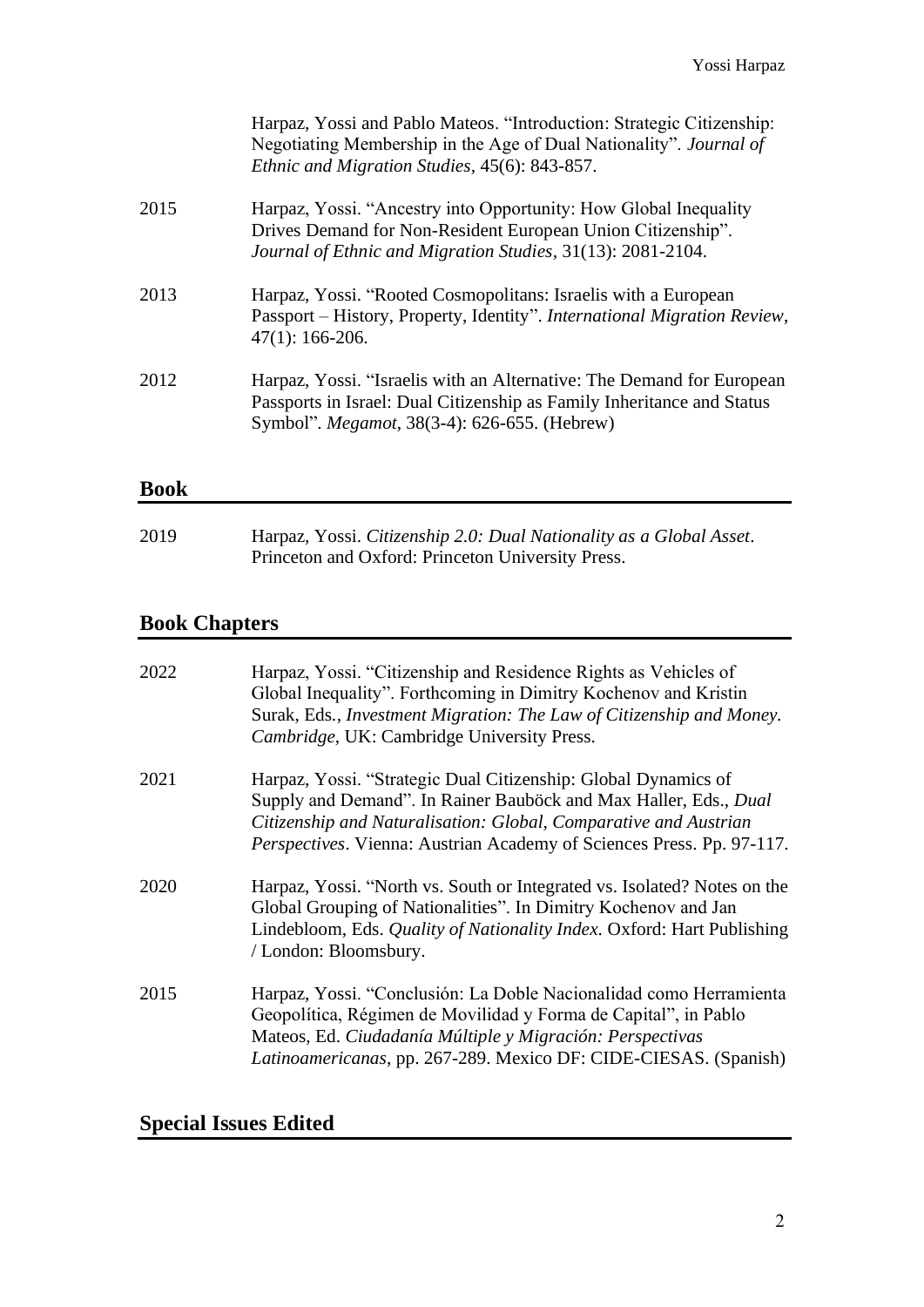2019 Harpaz Yossi and Pablo Mateos, Eds. "Strategic Citizenship: Negotiating Membership in the Age of Dual Nationality". *Journal of Ethnic and Migration Studies,* 65(4).

#### **Other Publications**

| 2019 | Harpaz, Yossi. "The Commodification of Citizenship as a Global<br>Trend". Soziologiya Israelit, 20(1): 19-22. (Hebrew) |
|------|------------------------------------------------------------------------------------------------------------------------|
| 2018 | Harpaz, Yossi. "Book Review: 'Israeli Sociology' by Uri Ram". Israel<br><i>Studies Review, 33(3): 163-166.</i>         |
| 2018 | Harpaz, Yossi and Ben Herzog. "Country Report: Israel". Global<br>Citizenship Observatory (GLOBALCIT).                 |

### **Selected Conference and Workshop Presentations**

| 2021 | "Passports as Insurance: Strategic Dual Citizenship in the Jewish                      |
|------|----------------------------------------------------------------------------------------|
|      | Diaspora"                                                                              |
|      | - Presentation at special issue workshop: Securitisation and Ethno-                    |
|      | Religious Kin, September                                                               |
|      | "Elites on the Move: Explaining Millionaire Demand for Investor                        |
|      | Visas"                                                                                 |
|      | - Association for the Study of Nationalities, May                                      |
|      | - American Sociological Association Conference, August                                 |
| 2020 | "Capital Mobility or Mobility as Capital: Converting Wealth into                       |
|      | Global Access"                                                                         |
|      | Weatherhead forum, Harvard University, March                                           |
|      | "Citizenship 2.0: Dual Nationality as a Global Asset"                                  |
|      | Eastern Sociological Society Annual Conference, Philadelphia,                          |
|      | February                                                                               |
| 2019 | "Citizenship 2.0: Dual Nationality as a Global Asset"                                  |
|      | "Nationalités multiples, appartenances plurielles?" workshop,                          |
|      | University of Nantes, France, September                                                |
|      | GLOBALCIT conference, European University Institute, Florence,                         |
|      | Italy, November                                                                        |
|      | "The Commodification of Western Citizenship"                                           |
|      | - Israeli Sociological Association Conference, Haifa, January                          |
|      | - Council for European Studies Conference, Madrid, June                                |
|      | - American Sociological Association Conference, New York, August                       |
| 2018 | "The Commodification of Western Citizenship"                                           |
|      | Workshop on Cognition and Migration, Oxford University,                                |
|      | November                                                                               |
|      | German-Israeli Frontiers of Humanities Symposium, Potsdam,<br>$\overline{\phantom{0}}$ |
|      | Germany, November                                                                      |
|      | "Conspicuous Mobility: The Passport as Status Symbol"                                  |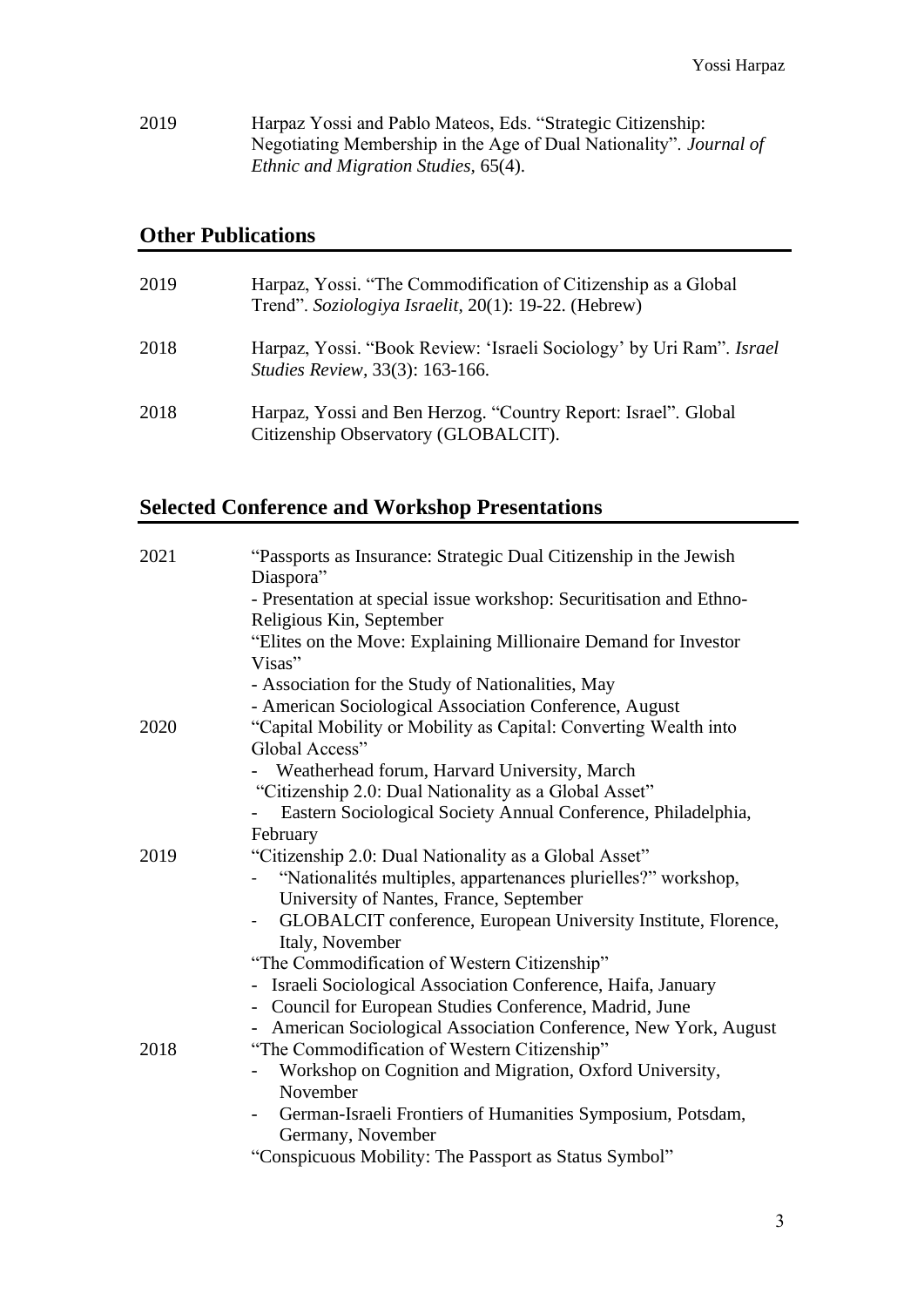|      | American Sociological Association annual meeting, Philadelphia,<br>$\overline{\phantom{0}}$                        |
|------|--------------------------------------------------------------------------------------------------------------------|
|      | PA, August<br>Ruppin International Conference on Immigration and Social<br>$\overline{\phantom{0}}$                |
|      | Integration, Netanya, Israel, May                                                                                  |
|      | Eastern Sociological Society annual conference, Baltimore, MD,<br>February                                         |
|      | "Borders, Fences, Firewalls" workshop, Göttingen, Germany                                                          |
|      | "Citizenship and Residence Rights as Vehicles of Global Inequality"                                                |
|      | Investment Migration Council conference, Geneva, Switzerland,<br>June                                              |
|      | Association for the Study of Nationalities Conference, New York,<br>NY, May                                        |
| 2017 | "Dual Citizenship as a Strategy of Resource Accumulation"                                                          |
|      | Eastern Sociological Society Annual Meeting, Mini-Conference on<br>Elites, Philadelphia, PA, February              |
| 2016 | "Privatizing Citizenship: Strategies and Discourses of Dual Nationality                                            |
|      | in Serbia and Mexico"                                                                                              |
|      | American Sociological Association Annual Conference, Seattle,<br>WA, August                                        |
|      | "Compensatory Citizenship: Dual Nationality as a Strategy of Global                                                |
|      | Upward Mobility"                                                                                                   |
|      | "Strategic Citizenship: Negotiating Membership in the Age of Dual<br>Nationality" conference. Princeton, NJ, March |
| 2015 | "Dual Citizenship Strategies in Europe and North America: An Inter-<br>Regional Comparison"                        |
|      | European Union Democracy Observatory (EUDO) Conference                                                             |
|      | 'Spreading Citizenship: Dynamics of Norm Diffusion in Europe and<br>the Americas". Florence, Italy, November       |
|      | "Ancestry into Opportunity: How Global Inequality Drives Demand for                                                |
|      | Long-Distance European Union Citizenship"                                                                          |
|      | American Sociological Association Annual Meeting, Chicago,                                                         |
|      | August                                                                                                             |
| 2013 | "Making Sense of Dual Citizenship: 'Passport Citizens' and the                                                     |
|      | Privatization of National Belonging"                                                                               |
|      | Eastern Sociological Society Conference, Mini-Conference on                                                        |
|      | Comparative Cultural Sociology, Boston, MA, March                                                                  |

### **Invited Talks**

| 2021 | Cultural Politics Seminar, Center for European Studies, Harvard   |
|------|-------------------------------------------------------------------|
|      | University                                                        |
| 2020 | Department of Political Science, MIT                              |
|      | Center for the Study of International Migration, UCLA             |
|      | Center for Comparative Immigration Studies, UC San Diego          |
| 2019 | Migration and Immigrant Incorporation seminar, Harvard University |
|      | Center for Migration and Development, Princeton University        |
|      | Department of Sociology, London School of Economics               |
|      | Identity and Politics Workgroup, New York University, Abu-Dhabi   |
| 2018 | Wissenschaftszentrum Berlin (WZB), Germany                        |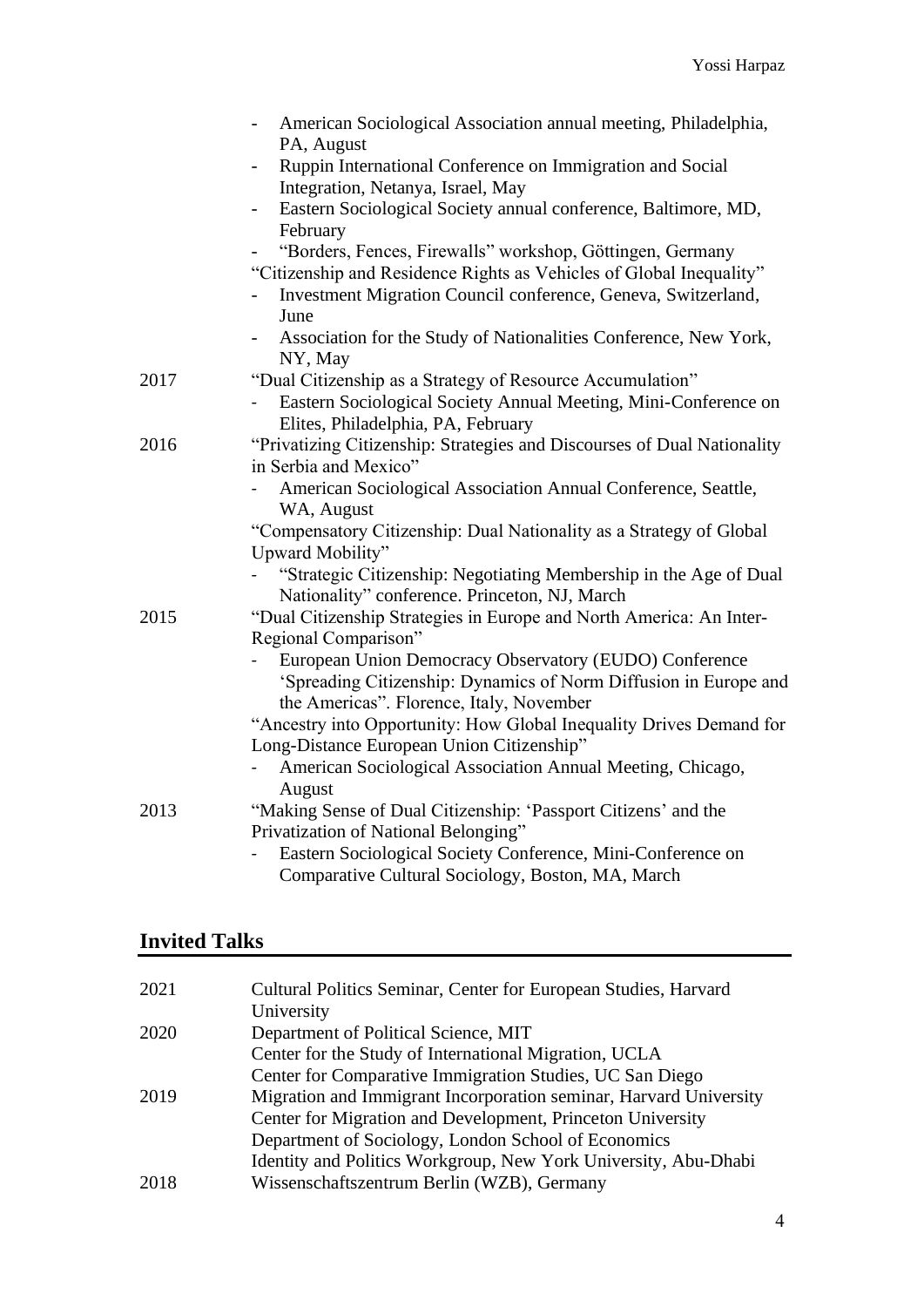|      | Nazarian Center for Israel Studies, UCLA                              |
|------|-----------------------------------------------------------------------|
| 2017 | Plenary address at International Migration, Integration and Social    |
|      | Cohesion in Europe (IMISCOE) Conference, Rotterdam                    |
|      | Race, Ethnicity and Migration workshop, Department of Sociology,      |
|      | Columbia University                                                   |
| 2016 | Center for Migration and Development, Princeton University            |
| 2015 | Department of Sociology and Anthropology, Tel-Aviv University         |
|      | Department of Sociology, Haifa University                             |
| 2014 | Department of Nationalism Studies, Central European University,       |
|      | <b>Budapest, Hungary</b>                                              |
|      | Centro de Investgiaciones y Estudios Superiores en Antropolgía Social |
|      | (CIESAS) Noreste, Monterrey, Mexico                                   |
| 2012 | Department of Politics and Government, Ben-Gurion University          |
|      |                                                                       |

### **Grants and Fellowships**

| 2021-2023 | Israel Science Foundation Grant: The Effect of Naturalization          |
|-----------|------------------------------------------------------------------------|
|           | Ceremonies on Immigrants' National Identity (\$90,000)                 |
| 2019-2020 | Raphael Morrison Dorman Memorial Fellowship, Weatherhead Center        |
|           | for International Affairs, Harvard University (\$50,000)               |
| 2017      | Yonatan Shapiro Grant for Young Researcher, Tel-Aviv University        |
|           | $(\$8,000)$                                                            |
| 2015      | Charlotte Elizabeth Procter Honorific Fellowship, Princeton University |
|           | $(\$36,000)$                                                           |
| 2015-2016 | Princeton Center for Human Values Graduate Prize (declined) (\$30,000) |
| 2011-2015 | Princeton University research grants: Program in Latin American        |
|           | Studies; Center for Migration and Development; Judaic Studies; Dean's  |
|           | Fund for Scholarly Travel; Princeton Institute for International and   |
|           | <b>Regional Studies</b>                                                |
| 2014      | Research grant, Princeton-Humboldt Partnership EUROFORT (\$2,500)      |
| 2004-2008 | Adi Lautman Interdisciplinary Program for Outstanding Students         |
|           | Fellowship, Tel-Aviv University (\$15,000)                             |

# **Awards and Honors**

| 2017 | Rector's Award for Excellence in Teaching, Tel-Aviv University         |
|------|------------------------------------------------------------------------|
| 2017 | Maria Baganha Dissertation Award, International Migration, Integration |
|      | and Social Cohesion in Europe (IMISCOE)                                |
| 2009 | Wolf Foundation Scholarship for Outstanding M.A. Students              |
| 2008 | Shapiro Award for Outstanding M.A. Theses, Tel-Aviv University         |
| 2008 | Dean of Social Sciences' Scholarship for Distinctive Scholarly         |
|      | Achievement, Tel-Aviv University                                       |

### **Teaching Experience**

Tel-Aviv University: Introduction to Sociology (UG)